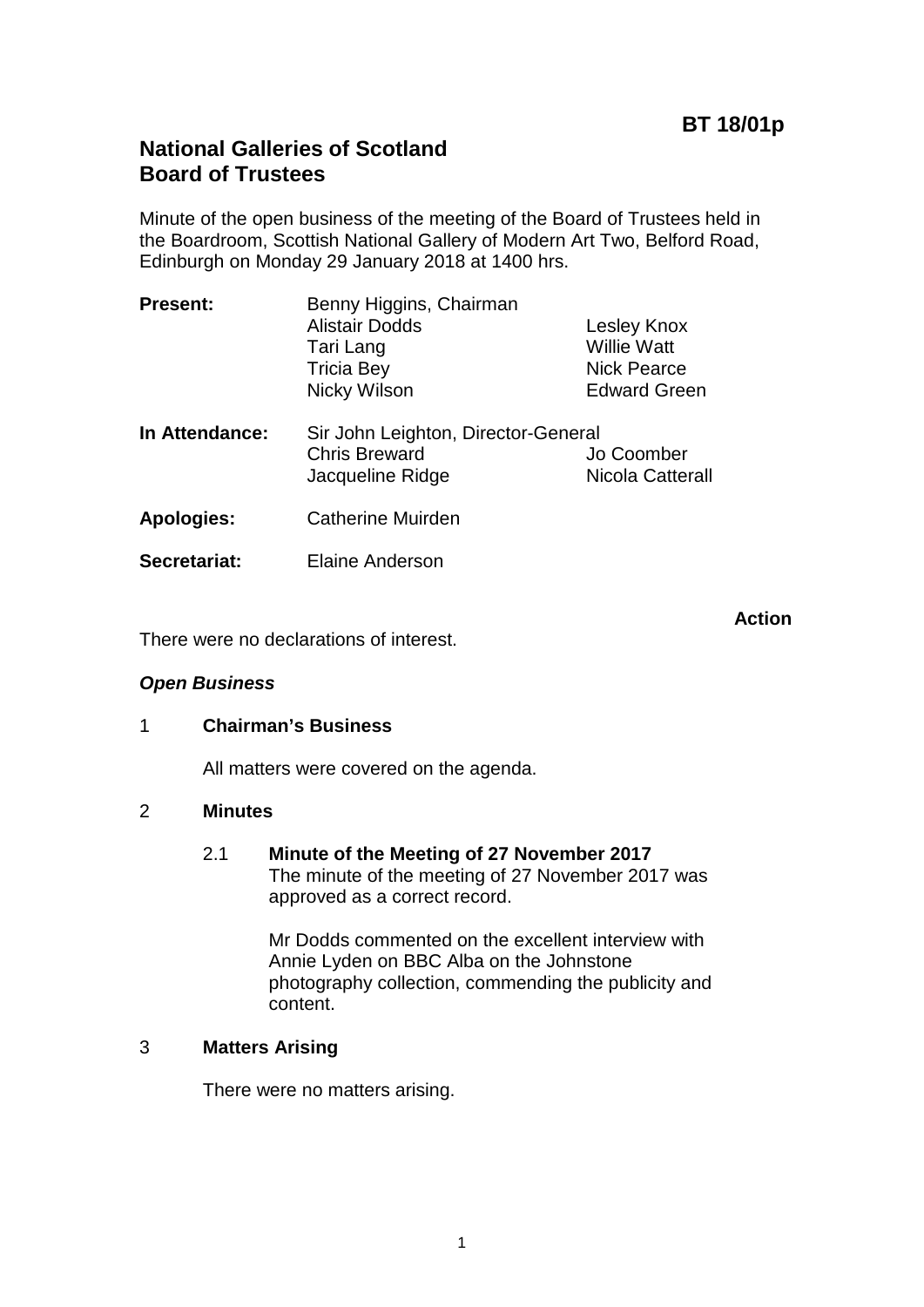## 8 **Directorate Reports**

## 8.1 **Collection & Research**

Professor Breward presented a new report which brought together collection and research in one paper. There were no acquisitions requiring Trustee approval.

Discussions were underway about the future direction of Pig Rock Bothy.

HLF and Art Fund applications had been successful for the Murray McKinnon archive, therefore the purchase would be going ahead. This was an excellent partnership opportunity with the National Library of Scotland and the funding would support a curator post and touring programme.

It was noted that the attempt to acquire the Walter Frier portrait of the Princess Zanzibar had been unsuccessful.

## 8.2 **Public Engagement**

#### 8.2.1 **Quarterly Report**

Ms Coomber outlined the Public Engagement report. The Head of Marketing post remained vacant, but it was hoped to fill it in due course. It was planned to close Modern One for 10-12 days in March to accommodate the development of the shop.

Ms Coomber updated Trustees on the current tour of Monarch of the Glen and the inclusion of a postcard image of *Mother and Child* by Norah Neilson Gray, with welcome message, in the new Scottish Government baby boxes.

Trustees also noted the development of internal communications, including the approach to the strategy sessions for all staff.

#### 8.2.2 **Winter Events Listing** Noted.

#### 8.3 **Public Programme**

#### 8.3.1 **Quarterly Report**

Trustees welcomed the new style of report, which brought together the exhibitions listings and commentary into one document.